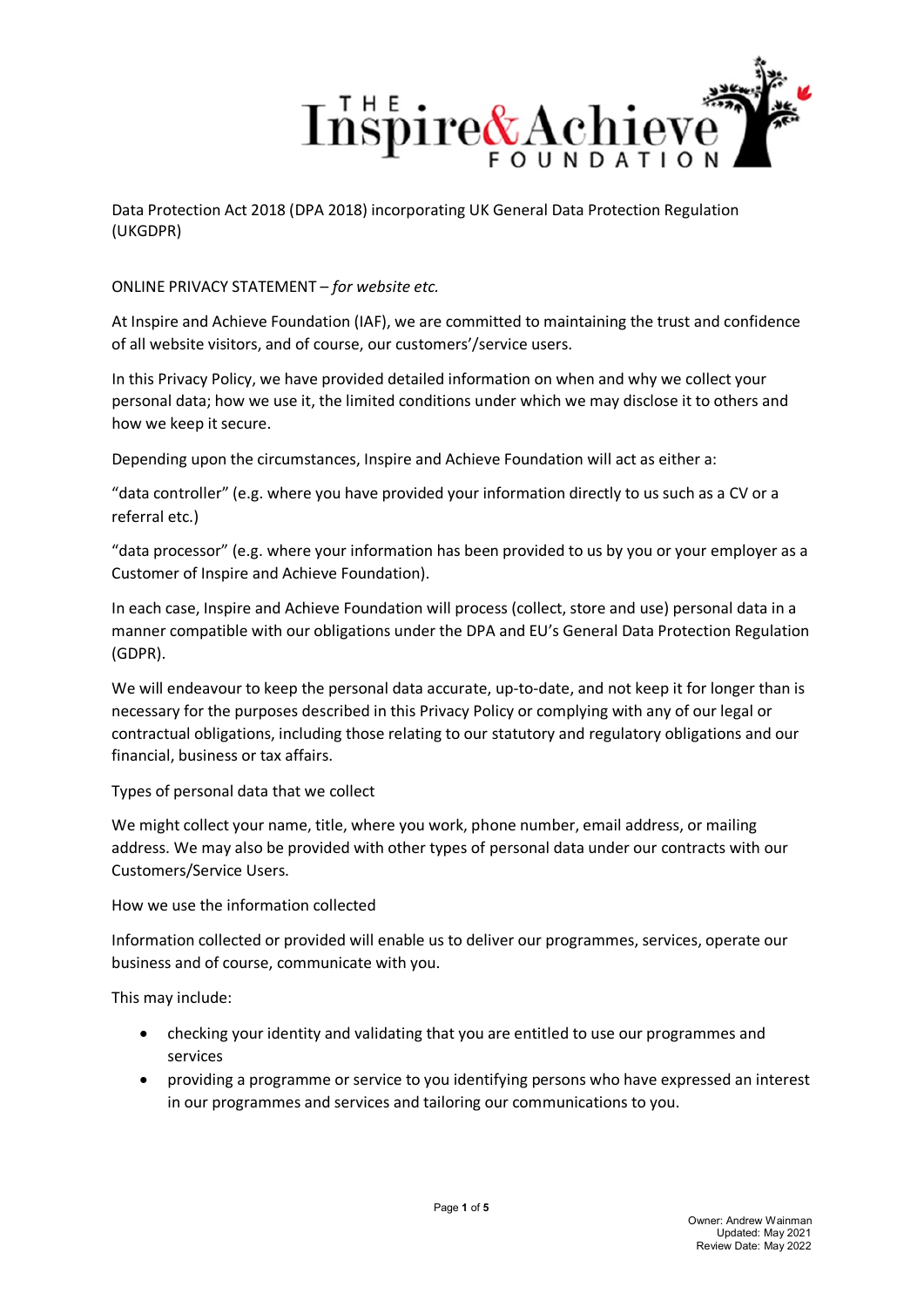

# **Operations**

Personal data provided by Inspire and Achieve Foundation Customers/Service Users enables us to comply with the customer/service users contract. All data is processed solely in accordance with the directions provided by the applicable customer/service users.

In the course of providing a personal safety service (for instance, in an emergency situation) we may need to pass your personal data onto contracted third-party service providers as well as to the Emergency Services such as a Safeguard disclosure. Any third parties that we share personal data with are obliged to keep your details securely, and to use them only to fulfil the service required at the time. When they no longer need your data to fulfil this service, we require them to dispose of the details in-line with the procedures outlined in our third-party supplier agreements.

### Communications

In general, you can browse our website without giving us any personal information.

However, there are additional activities on our website that require you to submit personal data. For example:

- downloading brochures and advice guides
- subscribing to our newsletters
- completing an online form to request more information or a referral

If you choose to withhold any personal data requested by us, it may not be possible for you to gain access to certain content or for us to respond to your query.

We use the personal data collected in this way for various reasons:

- to tell you about the information you've asked us to tell you about
- to contact you if we need to obtain or provide additional information
- to check our records are right and to check every now and then that you're happy and satisfied

We may also use personal data to provide you with information on our products and services that we think may be of interest to you. You can unsubscribe to general mailings at any time by clicking the unsubscribe link at the bottom of our emails or by emailing the team at [info@inspireachieve.co.uk](mailto:info@inspireachieve.co.uk)

You can also contact our team to notify them of any other preferred method of communication.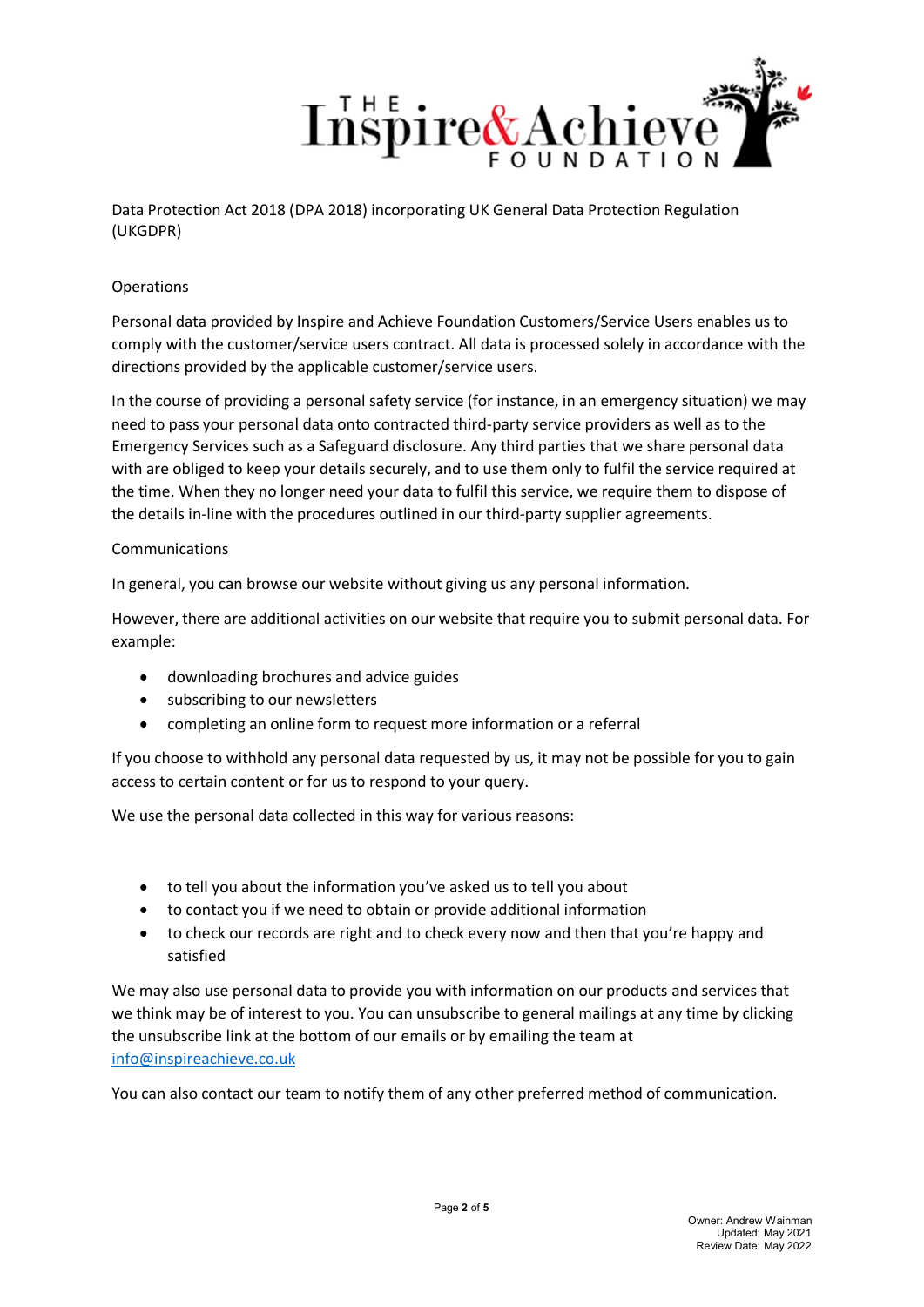

The Privacy and Electronic Communications Regulations (PECR) sit alongside the Data Protection Act and GDPR, outlining the specific privacy rights in relation to electronic communications. To find out more about PERC visit https://ico.org.uk/for-organisations/guide-to-pecr/ Under the guidelines of PECR Inspire and Achieve Foundation can contact you in your professional capacity by email, or telephone with programme news and updates. Inspire and Achieve Foundation will never contact you with marketing communications unless it is under one of the below conditions:

- a pre-existing professional, or personal relationship
- a financial or contractual agreement
- it's believed the information is of genuine and legitimate interest to you

Remember, it you do not find our marketing communications of use or interest, you can easily choose to unsubscribe from emails at any time. We will make all possible effort not to contact you again using this method (or any other form of marketing communication) and will delete your data from our active email marketing lists.

We don't rent or trade email lists with other organisations and businesses.

We use products to analyse traffic to our website (such as Google Analytics) in order to understand our visitors' needs and to continually improve the performance of our website. The Google AdWords tool is used to provide us with statistics relating to the use of our website and show you advertisements for our products and services which we think may be of interest to you as you browse other websites. You can find out more about the Google's Analytics Service at http://www.google.co.uk/intl/en/analytics/privacyoverview.html and about ads settings at <https://www.google.com/settings/ads>

We use a third-party provider to deliver our emails.

#### Cookies

A cookie is a small file text file a website transfers to your computer when you visit a website. When you visit the site again, the cookie allows that site to recognise your browser. Cookies may store user preferences and other information. You can configure your browser to refuse all cookies or to indicate when a cookie is being sent. However, some website features or services may not function properly without cookies. Inspire and Achieve Foundation uses cookies to gather information from our website visitors such as pages visited (and how often they are visited) and to enable certain features on our website. Cookies cannot give Inspire and Achieve Foundation access to your computer or to information beyond what you provide us.

If you would like to delete cookies already stored on your computer or to stop the cookies that keep track of your browsing patterns on the website, you can do so by deleting your existing cookies and/or altering your browser's privacy settings to block cookies (the process you follow will differ from browser to browser). If you would like more information on how to do this, please visit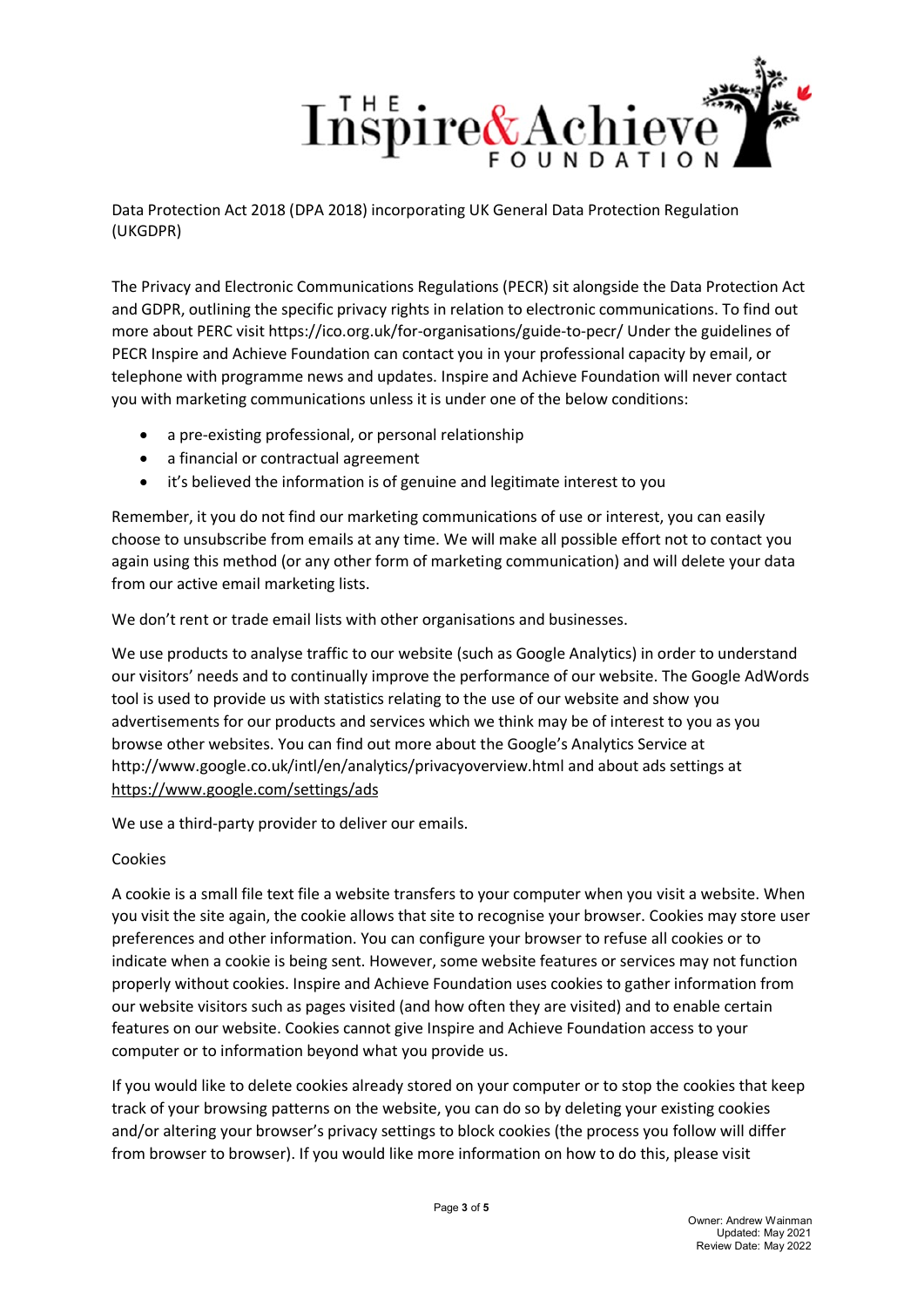

www.allaboutcookies.org. Please note that deleting our cookies or disabling our future cookies means that you may not be able to access certain areas or features of the website.

# External Links

The Inspire and Achieve Foundation website may include relevant hyperlinks to external websites not controlled by Inspire and Achieve Foundation. Whilst all reasonable care has been exercised in selecting and providing any such links, you are advised to exercise caution before clicking any external links. We cannot guarantee the ongoing suitability of external links, nor do we continually verify the safety or security of the contents which may be provided to you. You are advised, therefore, that your use of external links is at your own risk and we cannot be responsible for any damages or consequences caused by your use of them.

### Our legal basis for using Personal Data

Yes. At your request, Inspire and Achieve Foundation can confirm what personal data we hold about you and how it is processed. Please note, that if your personal data has been provided to us by a Customer e.g. your referral agency, we may notify them of your request. (Please also note that, subject to the terms of our contracts with our Customers/Service Users, we do not accept any obligation to retain personal data and we may delete it from our systems at any time)

You can contact us at any time to:

- Request details of the personal data that Inspire and Achieve Foundation has about you.
- Correct any incorrect personal data that Inspire and Achieve Foundation has about you.
- Provide supplemental information to us if the personal data that Inspire and Achieve Foundation has about you is incomplete
- Ask us to delete personal data that Inspire and Achieve Foundation has about you your right to be forgotten. In order to request the deletion of your data please contact infodpo@inspireachive.co.uk

You also have a number of other general rights under the GDPR relating to the processing of personal data such as the right to restrict and/or object to certain types of processing (including direct marketing), rights of data portability, and rights relating to automated decision-making and profiling (please note that not all of these may be applicable, depending upon the circumstances). You can find out further information about your rights at https://ico.org.uk/for-organisations/dataprotection-reform/overview-of-the-gdpr/individuals-rights/.

You have also a right to be provided with certain information about the processing of personal data and for that information to be provided within certain timescales. Our Privacy Policy already provides you with most of this information.